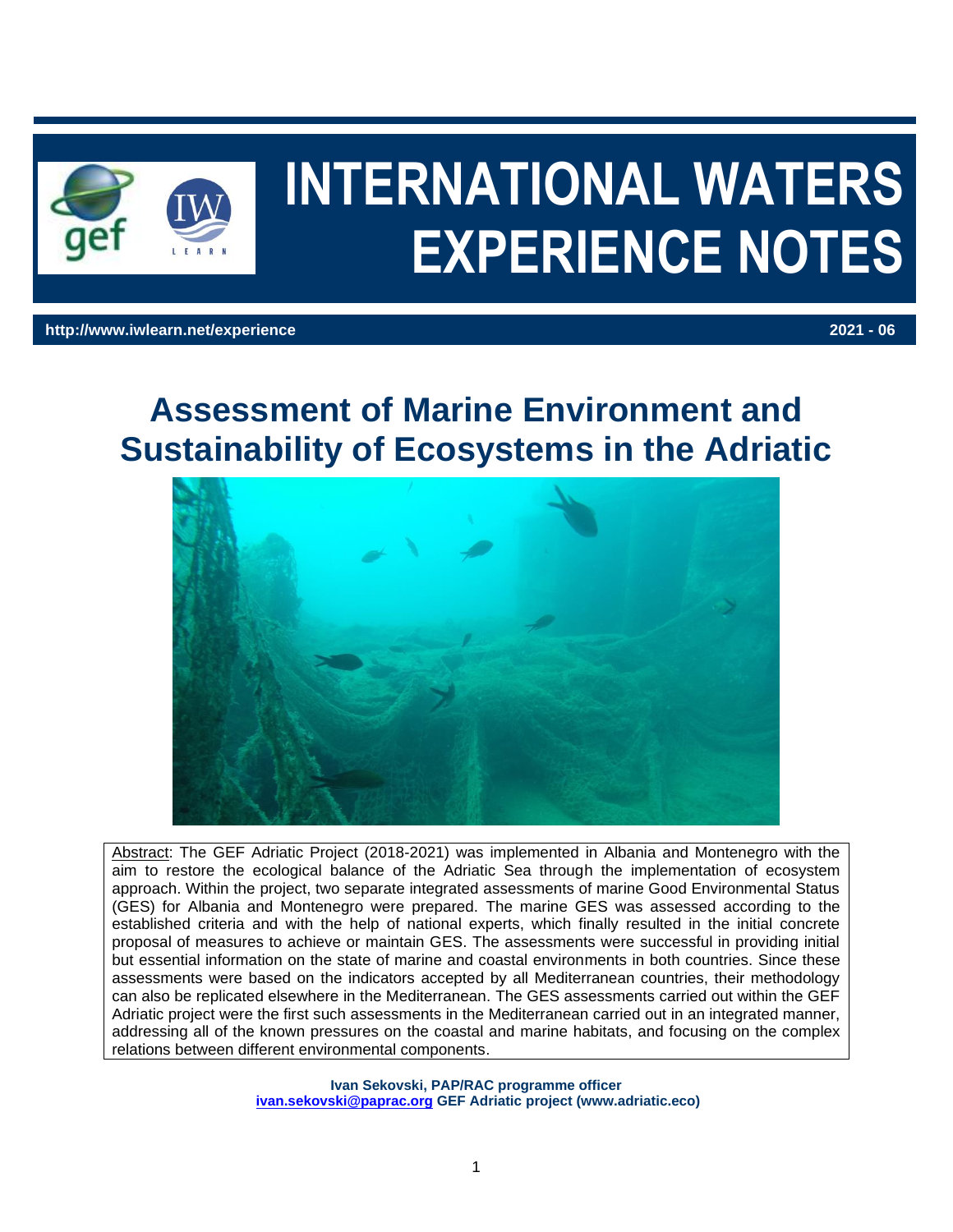# **Assessments of Marine Environment and Sustainability of Ecosystems in the Adriatic**

Experience of the GEF - sponsored

GEF/UNEP: Implementation of Ecosystem Approach in the Adriatic Sea through Marine Spatial Planning (GEF Adriatic project)

GEFID: 9545

## **PROJECT DESCRIPTION**

The GEF-funded project "Implementation of the Ecosystem Approach in the Adriatic Sea through Marine Spatial Planning" (GEF Adriatic Project) is a sub-regional project implemented in Albania and Montenegro from 2018 to 2021 by the UNEP MAP Coordination Unit and its Regional Activity Centres PAP/RAC and SPA/RAC in collaboration with relevant national institutional partners from Albania and Montenegro. It aims at restoring the ecological balance of the Adriatic Sea through the implementation of the ecosystem approach and the improvement of management capacities in Albania and Montenegro with Marine Spatial Planning (MSP) as a viable marine management tool. The project builds on the successful implementation of the ICZM strategies under the GEF MedPartnership and on the lessons learned in the management of Marine Protected Areas (MPAs).

The project provides technical assistance to Albania and Montenegro by:

- increasing the level of knowledge to undertake the joint assessments, protection and sustainable use of marine areas with the aim of achieving **Good Environmental Status**;
- strengthening national capacities for sub-regional marine management through targeted demonstration of successful tools and practices; and
- sharing knowledge and experience to secure successful participation of stakeholders.

The project brings an innovative hands-on approach to the application of the **ecosystem approach**, focused on the implementation of the [Integrated Monitoring and Assessment Programme of the](https://www.medqsr.org/integrated-monitoring-and-assessment-programme-mediterranean-sea-and-coast)  Mediterranean [Sea and Coast](https://www.medqsr.org/integrated-monitoring-and-assessment-programme-mediterranean-sea-and-coast) (IMAP) of the Barcelona Convention system.

One of the important activities of the GEF Adriatic Project, presented here, relates to the preparation of the marine **Good Environmental Status** (**GES**) assessments. As part of that initiative, the project conducted data collection and undertook assessments in Albania and Montenegro in order to better understand the unique Adriatic ecosystems and their interrelations with human activities, to identify sources of degradation, and plan mitigation measures.

### **THE EXPERIENCE**

#### **Issue**

Albania and Montenegro, with their 860 kilometres of coastline, offer some of the most valuable resources for both countries' economies and populations. However, the interaction between human activities and the environment creates a complex relationship that often generates significant impacts and pressures on natural habitats and species. The GEF Adriatic project demonstrated these interconnections in Albania and Montenegro. Human activities, which depend on natural resources, take place within ecosystems. At the same time, human activities, such as tourism, can generate litter and other pressures which in turn affects human activities and the overall wellbeing, as well as ecosystems they depend on (Figure 1). It is helpful to understand and analyse such complex interrelations in order to be able to identify the key economic drivers, pressures and impacts before reaching any policy decisions. This was an important step when carrying out the overall assessment of the environmental status in Albania and Montenegro.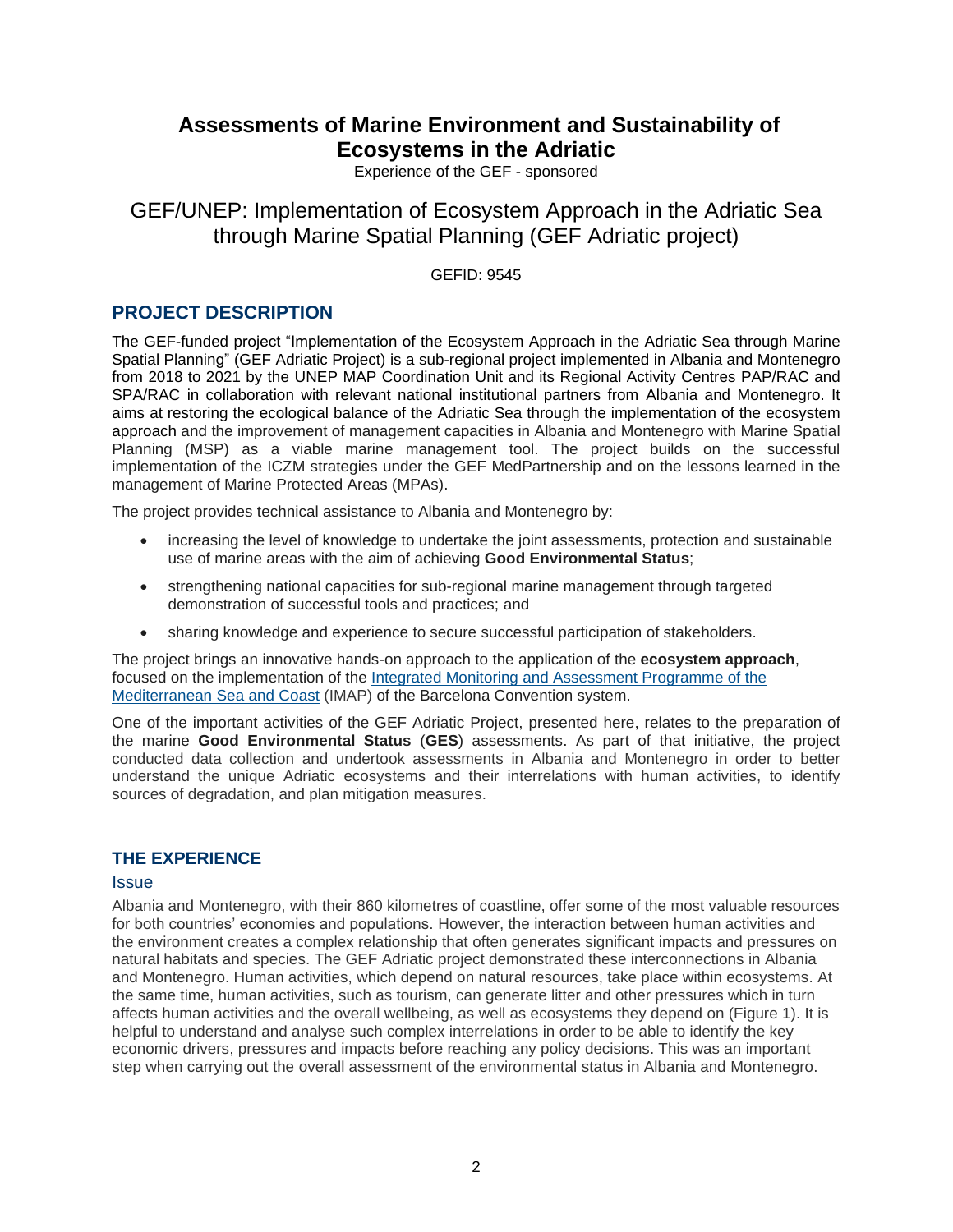

Figure 1: Interrelations between the marine environment and human activities in Albania, demonstrated through interactions among different ecological objectives (EOs)

#### Addressing the Issue

Achieving GES - "*the environmental status of marine waters where these provide ecologically diverse and dynamic oceans and seas which are clean, healthy and productive*" - is an ambitious goal, which can only be achieved by implementing an **integrated** ecosystem approach for a sustainable management of human activities. The ecosystem approach goes beyond examining specific issues, species or ecosystem functions in isolation. Instead, it recognizes ecological systems for what they are: rich mixes of biological, chemical, and physical elements in continuous interaction.

GES does not mean a state with no human impact at all, but instead represents a context where human activity is at a sustainable level. In cases where human activities and pressures exceed the acceptable level, a deviation from the desired state (GES) occurs, generally due to the resulting effect of anthropogenic pressures. Regional and sub-regional cooperation is necessary to understand what the good environmental state of a certain area entails and how GES can be achieved jointly, addressing the complex interactions between marine environment and human activities that depend on it. This was achieved in initiatives carried out along the coasts of Albania and Montenegro where marine research activities were implemented and eventually led to establishing the current status of an area in relation to GES.

By providing a detailed understanding of the state, functions and interactions of the Adriatic marine environment, the GEF Adriatic project aimed at helping planners to target the marine GES while contributing to the development of a sustainable blue economy. To achieve that aim, two separate integrated assessments of marine GES for Albania and Montenegro were prepared within this Project. These assessments are methodologically based on the Barcelona Convention's Ecological Objectives (EOs) and their indicators, which make the core of the IMAP for the Mediterranean. The special focus while carrying out such assessments was on interactions between pressures and different environmental components, as well among those components themselves, in order to approach the problems in integrated ecosystembased manner. This approach was applied for the first time within the Barcelona Convention system, fully based on IMAP, that set the stage for future, more comprehensive assessments, to be replicated elsewhere.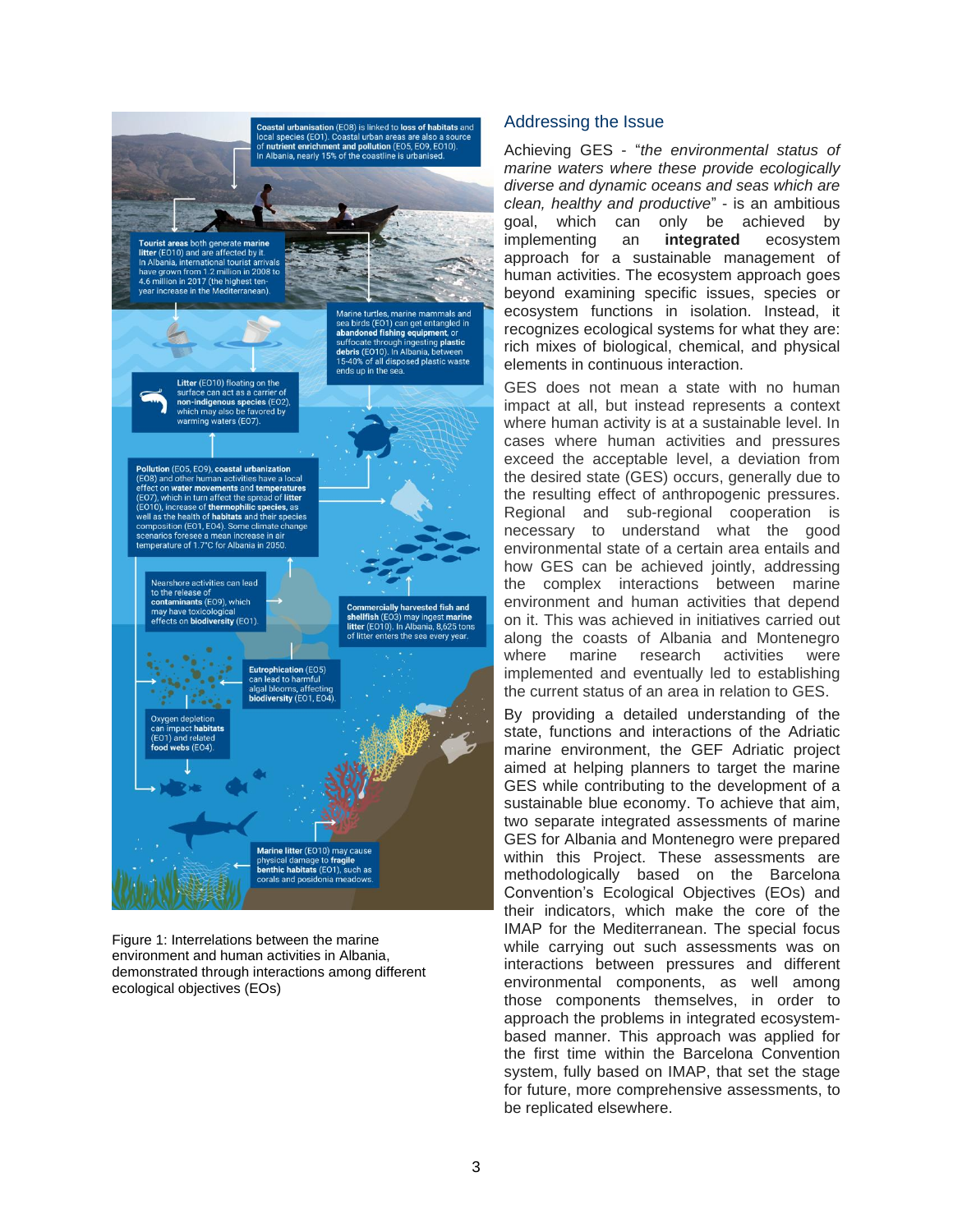#### **RESULTS AND LEARNING**

The marine GES assessments for Albania and Montenegro were carried out by the team of national and international experts under the supervision and guidance of UNEP/MAP, PAP/RAC and SPA/RAC. These assessments consisted of an initial overview of economic activities, drivers, pressures, and impacts to the marine and coastal environments; the establishment of criteria for initial GES assessment; and the actual assessment performed for the set of individual IMAP's Ecological Objectives (EOs) - EO1 (Biodiversity); EO2 (Non-indigenous species); EO5 (Eutrophication); EO7 (Hydrography); EO8 (Coastal ecosystems and landscapes); EO9 (Contaminants); and EO10 (Marine litter). The assessment of the EO1 Biodiversity was further improved, particularly for plankton, by using the advantages of the latest EU's Marine Strategy Framework Directive (MSFD) criteria under the 2017 Commission's Decision (2017/848) and considering some national specificities.

Two marine GES assessments also included a baseline analysis for each of the above-mentioned EOs; interrelations between them; GES assessment gaps; and needs and initial proposal of measures to achieve or maintain GES. The assessments were made primarily using the existing data, as well as additional data collected during the field survey(s) that were carried out within the Project – surveys in Montenegro marine waters in 2019 and in the Patok-Radoni Bay in Albania in 2020. Both surveys were conducted based on the instructions from the national integrated monitoring programmes that had also been developed within the GEF Adriatic Project, in line with the Mediterranean IMAP.

Unlike the existing practice, where assessments towards GES were conducted individually, for each sector/ ecological objective only, the assessments within the GEF Adriatic project were focused on establishing a path towards integrating the findings of sectoral assessments into a single comprehensive one.

In **Montenegro**, the assessment towards GES took into consideration the ecological objectives for biodiversity, non-indigenous species, eutrophication, hydrography, coastal ecosystems and landscapes, contaminants and marine litter. The greatest difficulty encountered by the GEF project researchers was the lack of historical data sets, which would have helped them understand the evolution of environmental quality over the years. Nevertheless, it appears that the GES has largely been achieved, with the exception of the presence of contaminants and marine litter in certain limited areas. In **Albania**, assessments have revealed the complexity of the interconnections between environments and the types of impacts on the ecosystem. Within the Albanian context, there had been a significant lack of data series, collected historically, which would have provided a tool for comparison. Nonetheless, the analytical activities undertaken provide the best possible framework for further assessments towards achieving GES. This first attempt to assess the marine GES in Albania and Montenegro was successful in providing initial but essential information on the state of the marine and coastal environments in both countries. In order to be able to fully assess and achieve GES in the future, it is important to have continuous monitoring of marine and coastal environments based on the national monitoring programmes developed within the GEF Adriatic project. It is also essential to improve the legislative framework and the knowledge base in both countries, supported by human, institutional, and financial capacities in both countries. It is also necessary to have a good and continuous transboundary cooperation with other Adriatic countries, in both understanding and achieving GES. In Albania there is a particular need to establish a scientific institution dedicated specifically to the sea, and to improve the capacities of researchers and experts related to the marine and coastal ecosystems.

#### **REPLICATION**

The criteria and the approach used for integrated GES assessments could be replicated in any Mediterranean country, especially for components for which the criteria were not established solely on national and sub-regional characteristics. The GES assessments for Albania and Montenegro were based on the IMAP indicators which are accepted by all Mediterranean countries, and hence these assessments are of a great importance for any similar future assessment that could be made in the Region. Many pressures discussed in these two assessments are the same pressures that also affect coastal and marine areas of other Mediterranean countries, and thus any of these countries could benefit from considering the application of the recommendations to remedy these pressures and the related impacts.